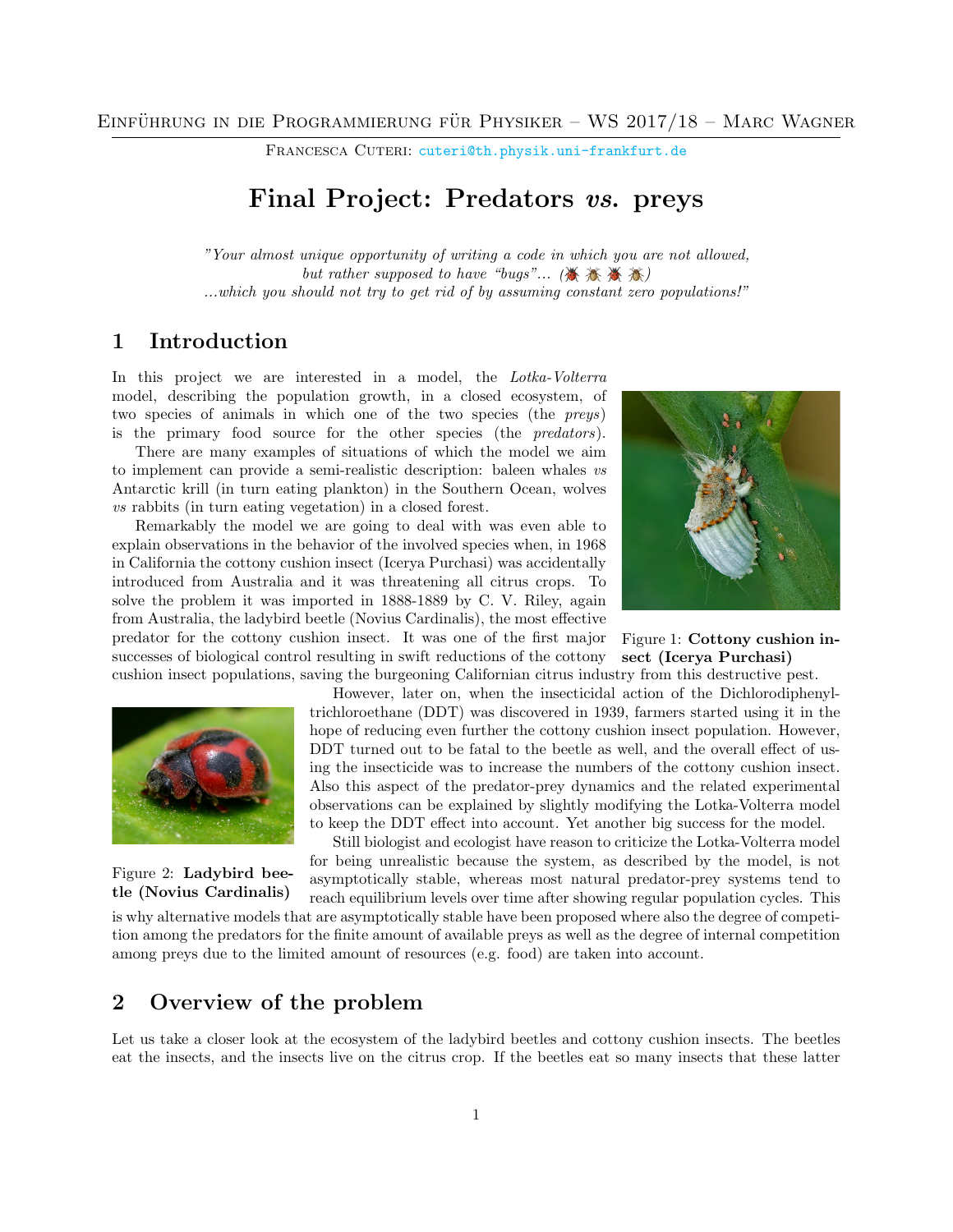cease to be abundant, the food supply of the beetles is greatly reduced. Then the ladybird beetles will starve. As the population of beetles dwindles, the cottony cushion insects population makes a comeback because not so many of them are being eaten any more. As the insects population increases, the food supply for the beetles grows again and, consequently, so does their population. Also, more beetles are eating increasingly more insects again.



In the closed ecosystem, does this cycle continue indefinitely or does one of the species eventually die out? What effect does exploitation of pesticides have on the balance between the ladybird beetle and cottony cushion insect populations? The ability to answer such questions is important to management of biological control as alternative to other methods for the protection of farming plantations. Answers can be obtained from a computational approach to solve numerically the system of differential equations describing the model.

## 3 Overview of the model

Let  $x(t)$  and  $y(t)$  indicate, at any time t, the cottony cushion insect and the ladybird beetle population respectively within a closed Californian citrus crop.

The level of the insect population  $x(t)$  depends on a number of factors, including the ability of the crop to support them, the existence of competitors for their primary food source (the citrus plants) and the populations of other possible predators than the beetle. We will however start building the model under the assumption that our unfortunate citrus crop can support an unlimited number of insects so that their population could in principle grow exponentially if it was not for the beetles that we assume to be the unique predators of the insects. This reduces the growth rate of the insects in a way that is proportional to the number of interactions between them and the beetles. All above observations leads to the differential equation

$$
\frac{\mathrm{d}x(t)}{\mathrm{d}t} = [a - b y(t)] x(t) , \qquad (1)
$$

where  $a, b$  are positive constants (determined on the basis of observations) indicating the degree of selfregulation of the insects population given the unlimited amount of resources and the predatoriness of the beetles, respectively. So  $a - by(t)$  is the intrinsic growth rate of our population of preys.

About the level of the ladybird beetle population  $y(t)$ , one can observe that in the absence of their primary food source  $y(t)$  declines at a rate which is proportional to their numbers, i.e. according to exponential decay kind of equation. However, in the presence of preys,  $y(t)$  is also expected to increase at a rate which is proportional to the interactions between the two species, boiling down to another differential equation

$$
\frac{\mathrm{d}y(t)}{\mathrm{d}t} = \left[-m + n\,x(t)\right]y(t) \,,\tag{2}
$$

where m, n are positive constants (determined on the basis of observations) and  $-m + n x(t)$  is the intrinsic growth rate of our population of predators. So for our predator-prey model we obtained an autonomous system of differential equations

<span id="page-1-0"></span>
$$
\begin{cases}\n\frac{\mathrm{d}x(t)}{\mathrm{d}t} = [a - by(t)] x(t) \\
\frac{\mathrm{d}y(t)}{\mathrm{d}t} = [-m + nx(t)] y(t)\n\end{cases}
$$
\n(3)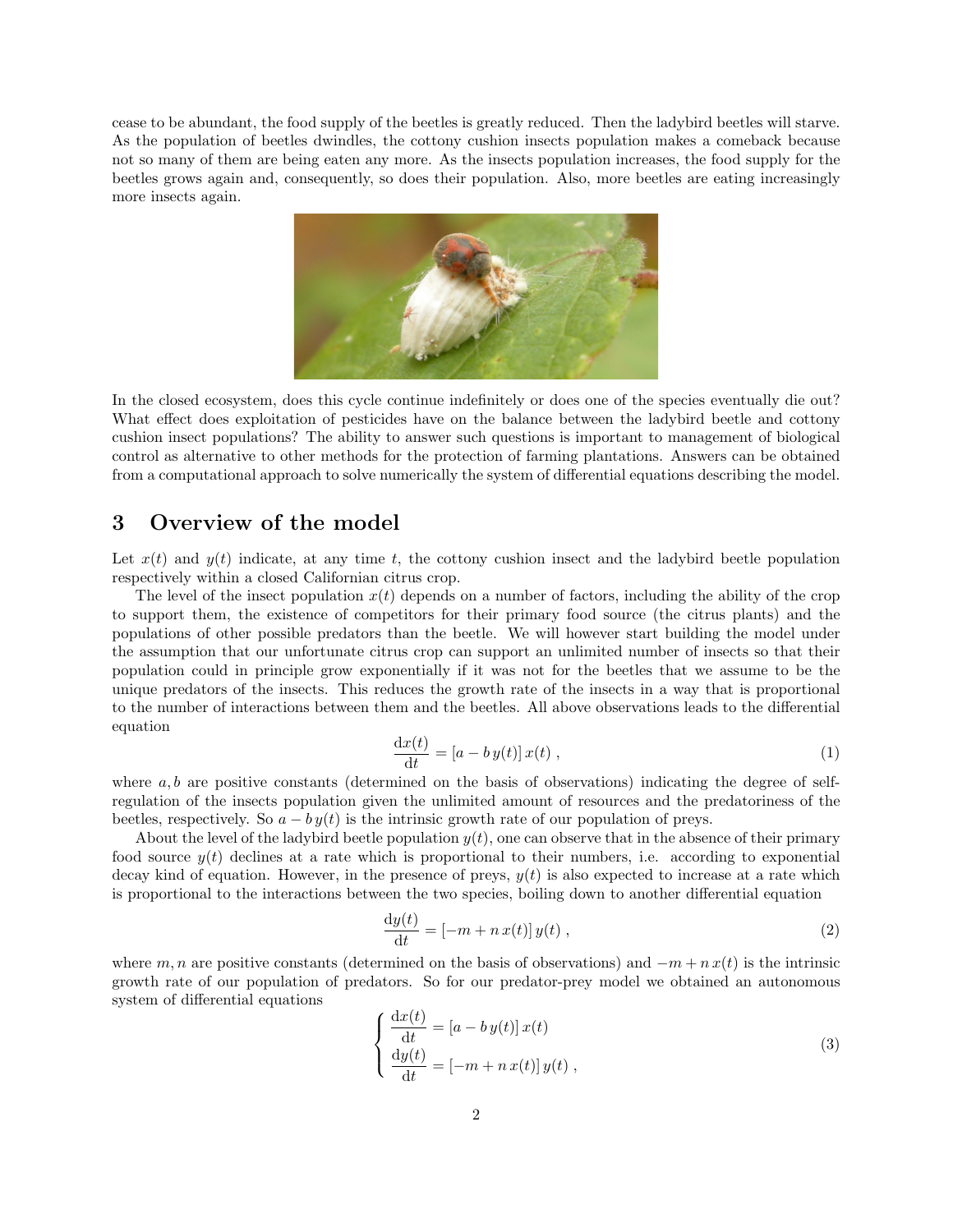where  $x(0) = x_0$ ,  $y(0) = y_0$  and  $a, b, m, n$  are all positive constants. These is the so-called Lotka-Volterra system of equations, independently developed in 1926 by the Italian mathematician Vito Volterra (1860- 1940) and American statistician Alfred J. Lotka (1880-1949). It describes the interaction of the ladybird beetles and the cottony cushion insects under the limited growth assumptions made above and in the absence of other competitors/predators.

The system of differential equations in Eq.[\(3\)](#page-1-0), characterizing the basic Lotka-Volterra model, can indeed be analytically solved and two important properties of the model that can be easily proven are that:

- (i) The system admits cyclic solutions (predators and preys sustain each other) of period T;
- (ii) The averages of the two populations depend on the parameters  $a, b, m$  and n

<span id="page-2-2"></span><span id="page-2-0"></span>
$$
\langle x \rangle = \frac{1}{T} \int_0^T x(t) dt = \frac{m}{n}
$$
  

$$
\langle y \rangle = \frac{1}{T} \int_0^T y(t) dt = \frac{a}{b}.
$$
 (4)

We want to solve the model numerically and check the above properties.

Later on, we also want to explain effects from the employment of DDT in citrus crops in terms of Lotka-Volterra laws. To do so, we have to modify the model to keep into account that the insecticide destroys in the same way both the preys and the predators modifying the equations for the system to

$$
\begin{cases}\n\frac{\mathrm{d}x(t)}{\mathrm{d}t} = [a - \epsilon - b y(t)] x(t) \\
\frac{\mathrm{d}y(t)}{\mathrm{d}t} = [-m - \epsilon + n x(t)] y(t).\n\end{cases}
$$
\n(5)

This means, for the second Lotka-Volterra law, i.e. according to Eq. [\(4\)](#page-2-0), that the average number of beetles has decreased, becoming  $\frac{a-\epsilon}{b}$ , whilst the number of preys has increased to  $\frac{m+\epsilon}{n}$ . This was indeed observed experimentally and was one of the big successes of Lotka-Volterra systems.

As a last step towards a more realistic predator-prey model, the internal competition of the preys for their limited amount of resources as well as the competition among predators due to the finite amount of available preys can be encoded in the original Lotka-Volterra model getting to yet another system of equations

<span id="page-2-3"></span>
$$
\begin{cases}\n\frac{\mathrm{d}x(t)}{\mathrm{d}t} = [a - b y(t) - r x(t)] x(t) \\
\frac{\mathrm{d}y(t)}{\mathrm{d}t} = [-m + n x(t) - s y(t)] y(t)\n\end{cases} (6)
$$

Solving numerically this last model you will be able to check that the trajectories that constitute a solution to this model are not periodic and tend to equilibrium levels.

#### <span id="page-2-1"></span>4 Integrating the relevant Ordinary Differential Equations

All the dynamics in our model is encoded in the system of first-order ordinary differential equations in Eq. [\(3\)](#page-1-0). Both equations relate a total derivative to some function of the dependent variables  $x(t), y(t)$  where the independent variable does not appear explicitly. What we will solve numerically is the corresponding first-order initial value problem (IVP) given the equations, to be solved simultaneously, and as many initial boundary conditions. Not requiring an exact solution function to our IVP we will just use our computer to generate a sequence of approximate numerical values for  $x(t)$ ,  $y(t)$ . This is the numerical solution of the problem produced using some numerical method.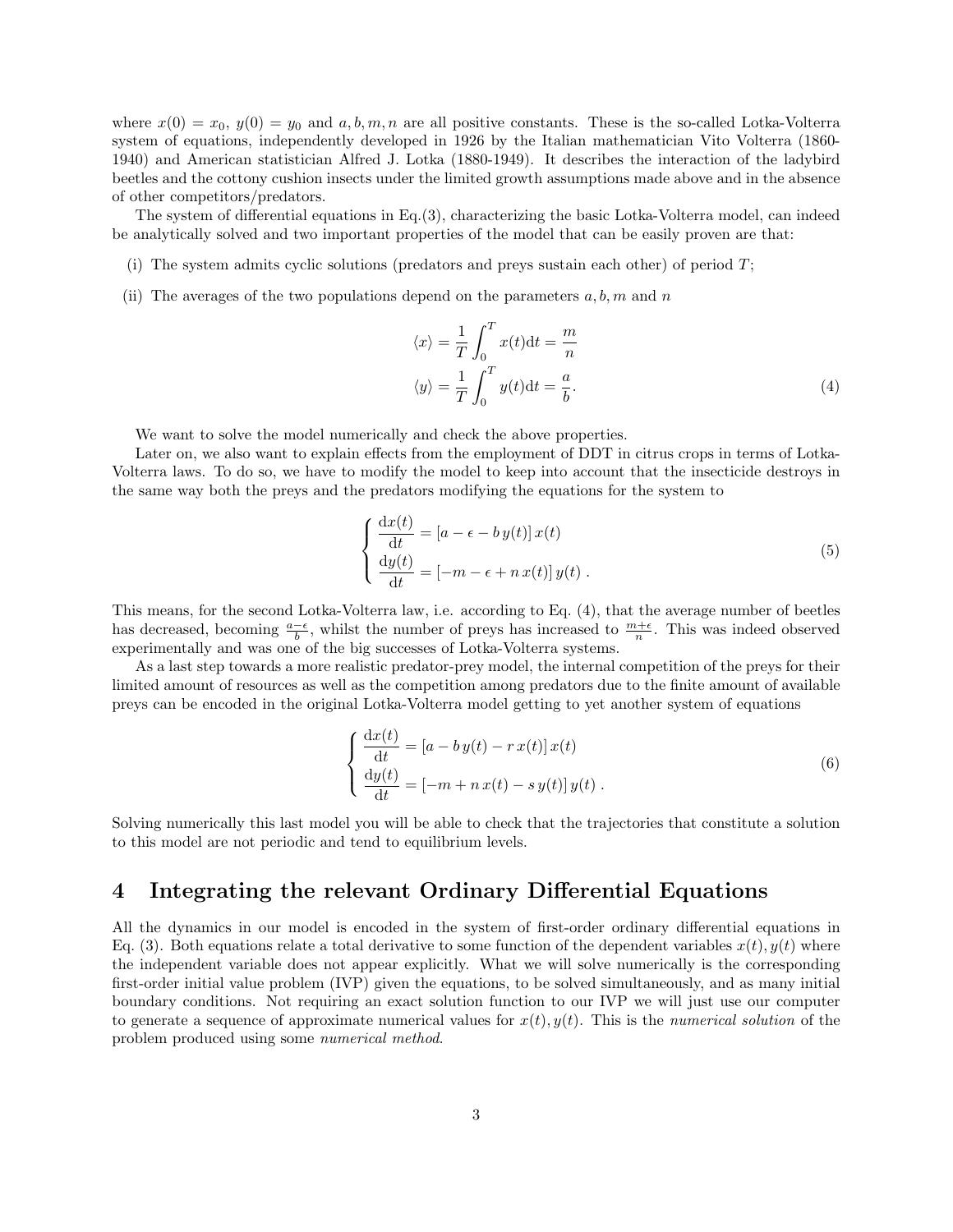As a prerequisite for developing the program for this project, you should then learn about numerical methods, and corresponding algorithms, to solve numerically (systems of) differential equations<sup>[1](#page-3-0)</sup>.

The idea at the basis of any algorithm for solving a given IVP is to rewrite the  $dx$ 's and  $dt$ 's

$$
\frac{\mathrm{d}x(t)}{\mathrm{d}t} = f\left(x(t), t\right) \tag{7}
$$

as finite steps  $\delta x$  and  $\delta t$ , and multiply the equation by  $\delta t$ . This gives algebraic relations to compute the change in the functions when the independent variable t is changed by  $\delta t$ . In the limit in which the stepsize  $\delta t$  is made very small, a good approximation to the underlying differential equation is achieved. So, and this is what we call the Euler's method, one discretizes the range  $[t_0 = 0, T]$  over which t varies in steps of some given size  $\delta t = h$  and iteratively determines the solution at all discrete times according to

$$
x_{n+1} \approx x_n + h f(x_n, t_n) \tag{8}
$$

advancing a solution from  $x_n$  to  $x_{n=1} = x_n + h$ , but neglecting, over the all t-range of integration, errors of order h. What the second order Runge-Kutta or midpoint method does is to attain better accuracy by combining the information from several Euler-style steps (each involving one evaluation of the function  $f$ ). Second order accuracy is indeed achieved by using the initial derivative at each step to find a point halfway across the h interval, then using the midpoint derivative across the full width of the interval as summarized by the equations

$$
k_1 = hf(x_n, t_n)
$$
  
\n
$$
k_2 = hf\left(x_n + \frac{1}{2}k_1, t_n + \frac{1}{2}h\right)
$$
  
\n
$$
x_{n+1} = y_n + k_2 + \mathcal{O}(h^3).
$$
\n(9)

# <span id="page-3-1"></span>5 Finding the position of two consecutive maxima of the relevant numerically sampled functions

A good strategy to locate two consecutive maxima of some numerically sampled function (so in a vector) is to make use of numerical derivatives in a way that we now try to describe. We want to be able to state whether some  $t_i$  corresponds to a maximum in our numerically sampled  $x(t)$ . Then we can use the fact that we know  $x(t_{i-1})$  as well as  $x(t_{i+1})$  whose abscissas are 2h apart to approximate the derivative of  $x(t)$  in  $t_i$ . With the same information we can build a numerical approximation for the second derivative. With the above derivatives at hand we can run over all sub ranges in  $[0, T]$  and

- check whether the first derivative in correspondence to a given  $[x_{i-1}, x_{i+1}]$  interval has the opposite sign with respect to the first derivative previously determined for the adjacent interval;
- check the sign of the second derivative in correspondence to the given interval.

These checks will allow you to generally find extrema of  $x(t)$  and you can cook up an implementation that returns the position of two consecutive maxima. This way we will estimate the period of our periodic solutions  $x(t)$  and  $y(t)$ . Moreover, we can estimate the lag (distance in t) between consecutive maxima of  $x(t)$  and  $y(t)$  telling us of how long the predators population lags behind the prevs population as both populations fluctuate cyclically between their maximum and minimum values.

<span id="page-3-0"></span><sup>1</sup>You can, for instance, refer to [http://en.wikipedia.org/wiki/Runge-Kutta\\_method](http://en.wikipedia.org/wiki/Runge-Kutta_method) or to §16.1 in ["Numerical Recipes in](https://www2.units.it/ipl/students_area/imm2/files/Numerical_Recipes.pdf) [C".](https://www2.units.it/ipl/students_area/imm2/files/Numerical_Recipes.pdf)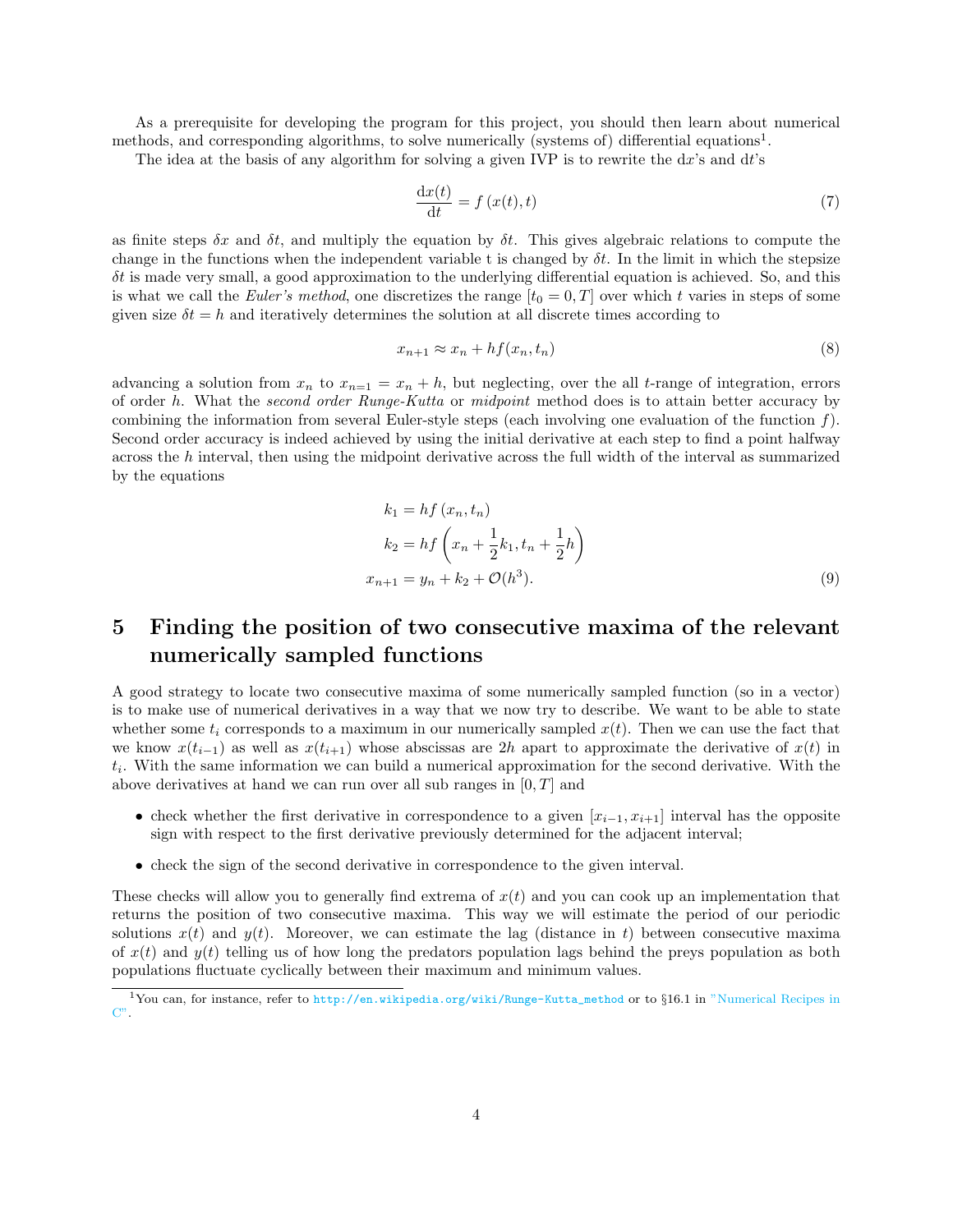# <span id="page-4-2"></span>6 Numerically approximating the relevant integrals

Methods for the numerical integration of funcions of some single real variables are based on the naive strategy of summing up the value of the integrand at a sequence of abscissas within the range of integration<sup>[2](#page-4-0)</sup>. We are interested in integrating our functions  $x(t)$ ,  $y(t)$  whose value is known at equally spaced steps (once the corresponding differential equations are numerically solved). So, to introduce some notation we have a set of values of the independent variable  $t_0, t_1, ..., t_N$  spaced apart by the constant stepsize h and functions  $x(t), y(t)$ have known values at all  $t_i$  abscissas. What we want is to integrate  $x(t), y(t)$  over the range  $[t_0 = 0, t_N = T]$ as in Eq. [\(4\)](#page-2-0). For this purpose you can use, at your choice,

• The Trapezoidal rule, which works by approximating the region under the graph of the function as a trapezoid and calculating its area

$$
\int_{t_n}^{t_{n+1}} x(t)dt \approx \frac{h}{2} (x_n + x_{n+1})
$$
\n(10)

• The *Simpson's rule*, where one replaces the integrand by the parabola which takes the same values as the integrand at the end points  $t_n$  and  $t_{n+2}$  and at the midpoint  $t_{n+1}$ .

$$
\int_{t_n}^{t_{n+2}} x(t)dt \approx \frac{h}{3} (x_n + 4x_{n+1} + x_{n+2}). \tag{11}
$$

### 7 Putting things together, i.e. requirements for your program

In developing this project you are asked to:

- (i) Write a program that integrates the system of ordinary differential equations of the basic predator-prey model Eq. [\(3\)](#page-1-0), using a second order Runge Kutta integration scheme, to solve the corresponding IVP according to the strategy documented in Sec. [4.](#page-2-1) The user should provide in input, preferably via some input file, some/all of the following parameters<sup>[3](#page-4-1)</sup>:
	- (a) For the definition of the model (all coefficients must be positive)
		- (1) a as preysReproductionCoefficient
		- (2) b as preysMortalityCoefficient
		- (3)  $m$  as predatorsMortalityCoefficient
		- (4) n as predatorsReproductionCoefficient
	- (b) For the Runge-Kutta scheme
		- (1) The stepsize in your discretized time range h
		- (2) The upper bound tFinal of your discretized time range
		- (3) The time interval  $t$ Print, in general different from the stepsize h, after which you want to append to your output file a new line containing the three values  $t = x(t) = y(t)$
	- (c) As boundary conditions for our IVP problem
		- (1)  $x(0)$  as initialPreysPopulation
		- (2)  $y(0)$  as initialPredatorPopulation

You can check your solution via plotting the results tabulated in the output files. For this task you can easily use gnuplot to produce the following plots

<span id="page-4-0"></span><sup>2</sup>You can, for instance, refer to [https://en.wikipedia.org/wiki/Trapezoidal\\_rule](https://en.wikipedia.org/wiki/Trapezoidal_rule) and to [https://en.wikipedia.org/](https://en.wikipedia.org/wiki/Simpson%27s_rule) [wiki/Simpson%27s\\_rule](https://en.wikipedia.org/wiki/Simpson%27s_rule)

<span id="page-4-1"></span><sup>&</sup>lt;sup>3</sup>Remember that choosing variables names is one of the decisions by which you can improve the readability of your code, along with choosing functions names.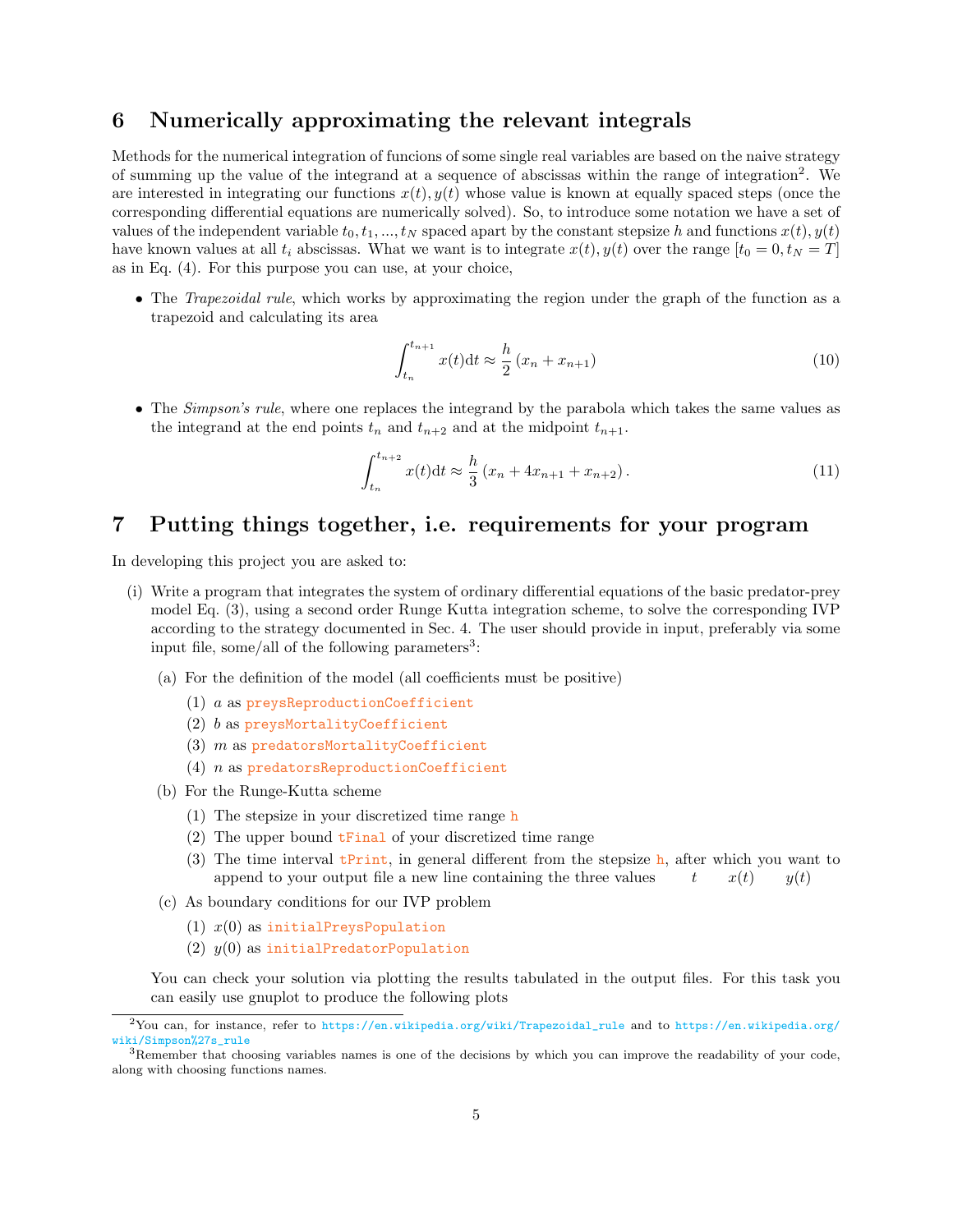- (a) Plots of trajectories in the population-time plane, i.e. of  $x(t)$  and  $y(t)$  as functions of t;
- (b) Plots of trajectories in the phase plane, i.e. of  $y(t)$  as function of  $x(t)$ .

There are feature that should leap out from these first results, that we want to quantify numerically:

- (a) The period T in the oscillations of  $x(t)$  and  $y(t)$  can be computed by finding the position of two consecutive e.g. maxima of the numerically sampled functions (see Sec. [5\)](#page-3-1);
- (b) The lag (distance in t) between consecutive e.g. maxima of  $x(t)$  and  $y(t)$ ;
- (c) You will then use your result for  $T$  in order to compute averages of the two populations according to Eq. [\(4\)](#page-2-0), using the techniques described in Sec. [6.](#page-4-2) At this point you will be able to check to which extent the properties in Eq. [\(4\)](#page-2-0) are found to be satisfied in your numerical implementation of the model;
- (d) The non-closed nature of trajectories in the phase plane if a too big value for  $\delta t$  is set (for this you will need to run the code multiple times). What you are expected to observe is that if  $\delta t$ becomes too large, then the approximations do not cycle around counterclockwise exactly to the initial point. To which kind of errors can this effect be ascribed?
- (ii) Extend your program to solve the second version of our Lotka-Volterra IVP according to Eq. [\(5\)](#page-2-2). The user, at this point, should be made able to decide at running time which model is he/she interested to, and coherently provide more input parameters to the program, including in particular the positive coefficient  $\epsilon$  as epsilon.
	- (a) Repeat the same tasks you accomplished for the basic version of the model;
	- (b) Choose some fixed set of input values for all other parameters but epsilon, run your code at various epsilon values and monitor results for  $\langle x \rangle$  and  $\langle y \rangle$  (you can even make plots for this). How do your results explain the effects from the employment of DDT in citrus crops?
- (iii) Finally, extend once more your program to solve the third and most realistic proposed version for our predator-prey IVP according to Eq. [\(6\)](#page-2-3). The user, at this point, should be made able to decide at running time which model he/she is interested to, and coherently provide the necessary subset of input parameters to the program, including in particular the positive coefficients
	- (a)  $r$  as preysCompetitionCoefficient
	- (b) s as predatorsCompetitionCoefficient

At this point you should

- (a) Check from your plots of trajectories in the population-time plane, i.e. of  $x(t)$  and  $y(t)$  as functions of t, that periodicity breaks down to some tendency towards equilibrium levels;
- (b) Check from your plots of trajectories in the phase plane, i.e. of  $y(t)$  as function of  $x(t)$  that periodic motion is now replaced by motion toward an asymptotically stable rest point.

Once all of this is done, you will be mastering biological control techniques and able to switch to agriculture!

#### 8 Code-related advices

• In the implementation of the second order Runge-Kutta scheme, a nice way to improve readability of your code is to define a structure storing in it all relevant quantities. Make sure you are familiar with structs. Consider that, inside structures, you can also declare pointers to functions, which is useful given that the r.h.s. in our system of differential equation changes depending on the model we are addressing. A new type could be defined as follows